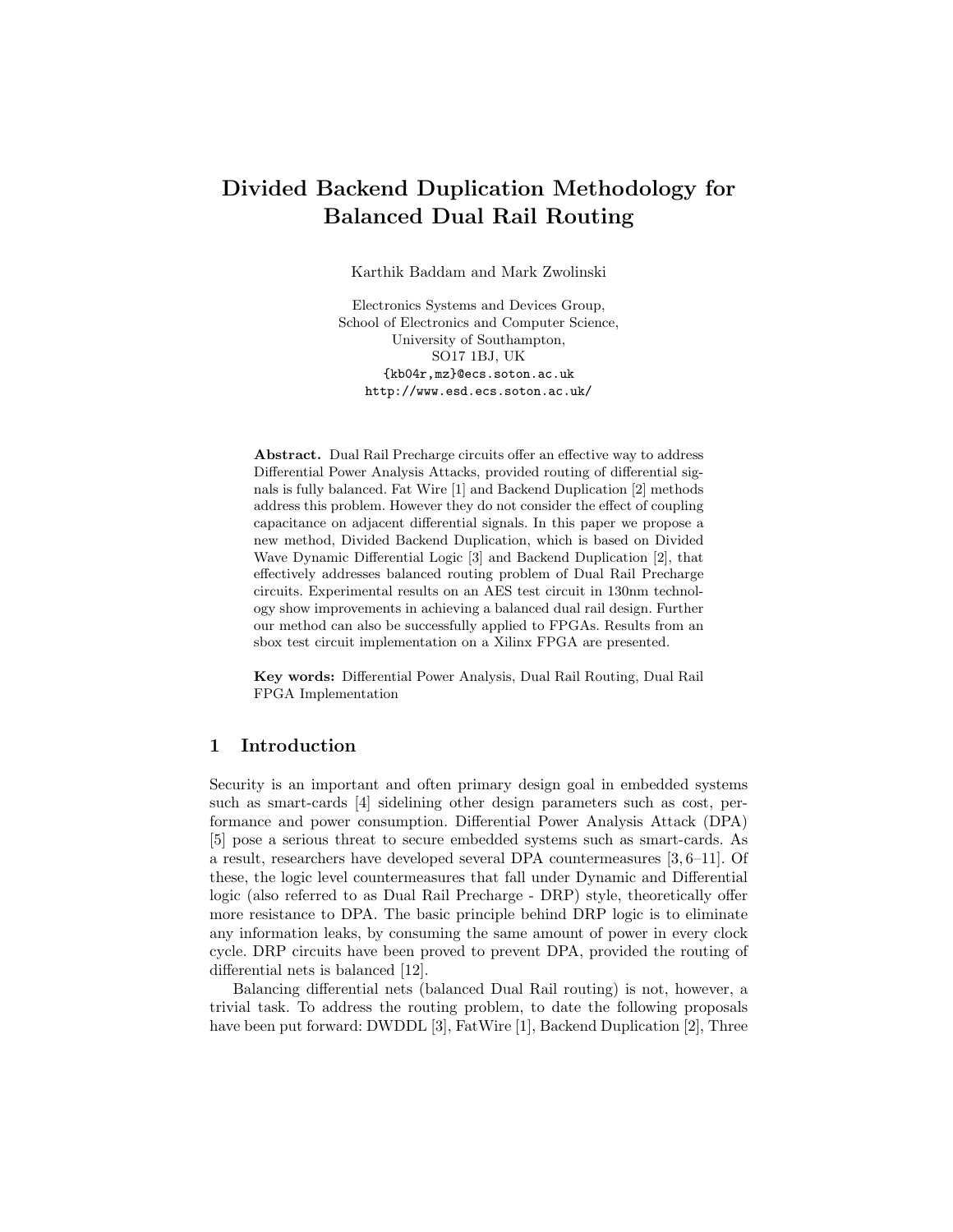Phase Dual Rail [13], Path Switching [9], Double WDDL [14] and an iterative correction flow [15]. Of these, three proposals [1–3] impose some constraints on backend implementation flows. Three Phase Dual Rail [13] tries to avoid the routing problem by introducing a third phase, which is an additional overhead. Path Switching [9] offers an improvement to dual rail circuits and only protects registers and buses with high capacitance. Double WDDL, as the name implies, has two separate WDDL implementation thereby increasing the area overheads by four times. Double WDDL was developed mainly for use in FPGAs [14]. The first WDDL part is implemented using normal place & route flow. The second WDDL part is obtained by copying the first WDDL part, including the routing details, and reversing the orginal and complementary logic [14]. Backend correction flow, described in [15], is iterative and can consume a significant amount of time to implement a design.

In this paper we concentrate on the implementation of balanced Dual Rail Precharge logic styles rather than the alternatives. We try to present a simple yet effective solution to improve Dual Rail circuit routing capacitance. In Section 2 we discuss Dual Rail Precharge Logic Styles, give a brief introduction to backend design flow, and discuss existing methods and their shortcomings. In Section 3 we present the inversion problem and discuss its solutions. In Section 4 we present our proposed methodology. In Section 4.1 & Section 4.2 we present ASIC & FPGA implementations respectively and then conclude the paper.

## 2 Background

### 2.1 Dual Rail Precharge Logic Styles

Dynamic and Differential Logic (also referred to as Dual Rail Precharge - DRP) [3, 7, 8] has been proposed to prevent DPA. The idea is to consume the same amount of power for any combination of inputs. This is achieved by using differential logic (two signals instead of one) and by precharging both the differential nets in every clock cycle. In DRP circuits for every logic gate, a complementary gate exists, usually referred to as false logic (or false part).

Dual Rail Precharge logic styles can be classified into two types based on the way precharge is applied. Sense Amplifier Based Logic (SABL) is a DRP logic based on the principles of domino logic, where a special precharge signal is applied to every gate to force the gate to precharge. Wave Dynamic Dual Rail (WDDL) and Dual Spacer Dual Rail (DSDR) on the other hand propagate the precharge signal from a design's primary inputs and state-elements (flip-flops). WDDL and DSDR have the following differences over SABL: 1) WDDL and DSDR can be constructed using existing CMOS standard cells and 2) that the true logic and false logic are two different cells. The second point is not true in all cases. WDDL and DSDR both need special inverters, where the true and false wires are cross connected. As differential logic has both *true* and *false* outputs, an inverter is implemented by exchanging the outputs. Moreover an inverter is an inverting gate, it will stop the precharge wave propagation. Fig. 1 shows the basic building blocks of WDDL with master slave WDDL flip-flops. Although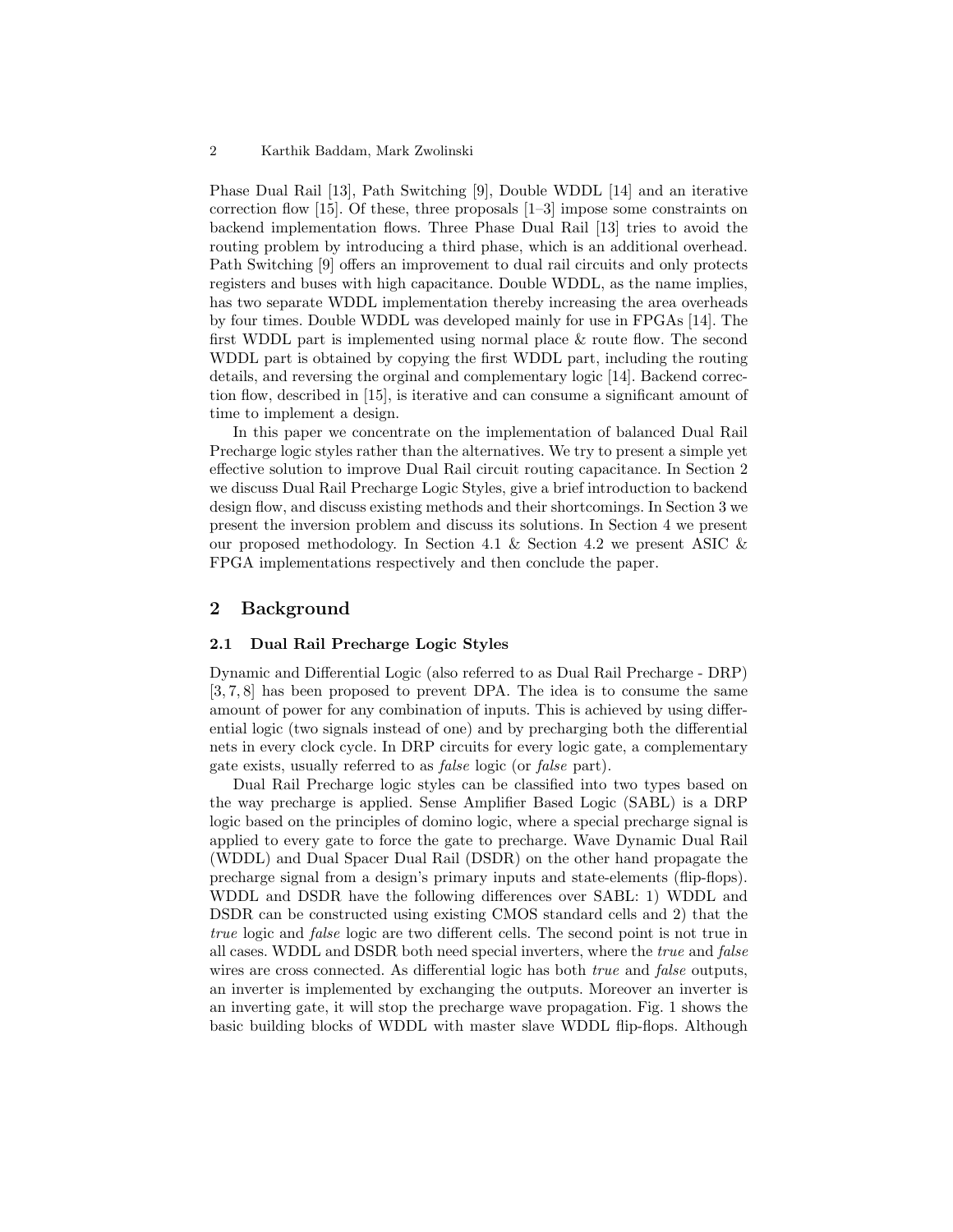double the clock frequency is required to get same data rate using master slave flops, these are recommended [3]. All primary inputs are driven by a 'precharge wave generation' block, so that individual gates will propagate the precharge. Note that the inverter is implemented by exchanging the dual rail pairs.



Fig. 1. Building blocks of WDDL,with Master Slave WDDL flip-flops

### 2.2 Backend Design Flow

Most of the digital designs implemented today are based on a standard cell flow. A set of commonly used standard cells are designed and characterized such that CAD tools can be used to automate most of the design flow. Design entry is typically in behavioral HDL and is synthesized and mapped to the target technology's standard cells. After the synthesis, the resulting netlist is placed and routed to get the final design. Backend design is usually referred to the implementation of the design after the synthesis phase and mainly involves floorplanning, placement and routing. A placer partitions the available core area into rows, where the standard cells are placed. In a similar fashion, a router partitions the core area into horizontal and vertical routing grids. Each grid has a minimum size defined by the target technology's wire pitch size.

The place and route flow usually involves the following steps, shown in Fig. 2. First a floorplan is made (Fig. 2(a)). This is where the aspect ratio (or the dimensions) of the chip are determined. Next the standard cells are placed (Fig. 2(b)) and finally the wires are routed (Fig.  $2(c)$ ).

### 2.3 Existing Methods

Divided Wave Dynamic Differential Logic (DWDDL) was proposed by Tiri and Verbauwhede [3] to address routing imbalances in DRP logic styles. DWDDL's idea is to place and route a single ended design (the true part), copy it and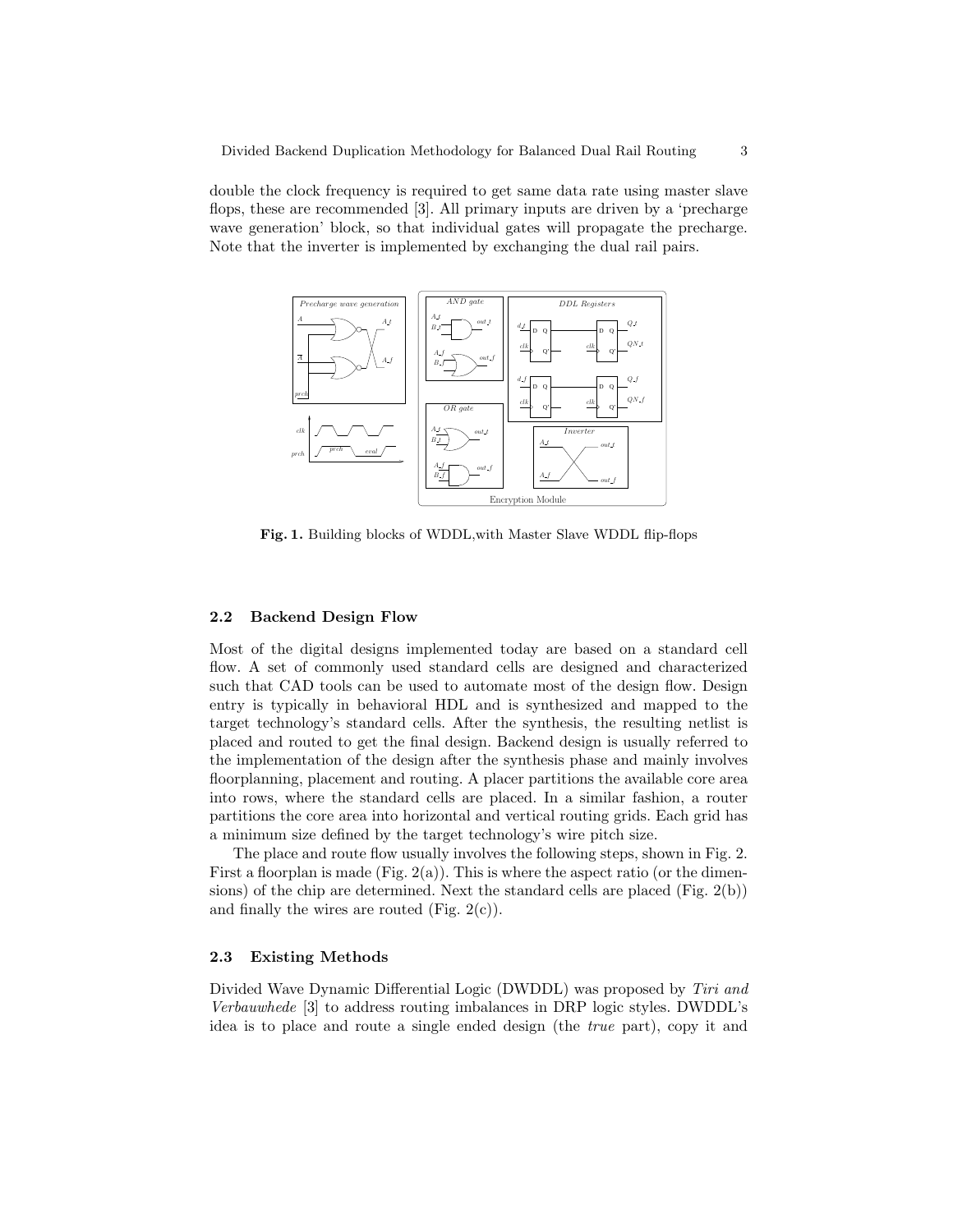

Create a Floor plan Place the standard cells Route the wires

Fig. 2. Normal Backend flow overview

replace the complementary cells (for example 'and' with 'or' and vice versa) to get the false part. However, this method assumes that there is no inversion in the single rail design, as an inverting cell would stop the precharge wave propagation. However, in practice it is difficult to have logic without inversion. This is the only known limitation for DWDDL and no further work has been reported on it.

Fat Wire was proposed by Tiri and Verbauwhede [1] to address routing imbalances in DRP logic styles. In this methodology a Fat Wire is constructed by two adjacent normal wires. For the Fat Wire method to work, first the dual rail netlist, instantiating dual rail cells, has to be placed. Then instead of routing two differential wires (for the true and false signals) a single Fat Wire is routed and later decomposed into two normal single wires which will have same wire length.

Backend Duplication was proposed by Guilley et al. [2] to address routing imbalances in DRP logic styles. The basic idea of backend duplication is based on placement and routing obstructions (constraints to the CAD tool). The first step of Backend Duplication is to constrain the CAD tool (1) to only use alternate rows for placing cells and routing horizontal routes (2) and to use the alternate routing pitches for routing vertical routes. Thus, when the placer has finished placing the single rail design, a dual rail design can be obtained from copying (and transforming) the single rail into the previously obstructed rows. Note that this operation is a simple shift in coordinates of the placed cells. Duplicating the routes is done in two steps. Once the design is routed, horizontal routes are duplicated in the same way as cells. Vertical routes are duplicated by simple shift in the x-axis of the routing pitch.

### 2.4 Shortcomings of the Existing Methods

Coupling capacitance (crqosstalk) has become one of the most critical issues in deep sub micron physicaql designs because of 1) interconnect dominated circuit delay and 2) strong coupling effects between intqerconnect wires [16]. As technology scales the wire widths, their height is increased and coupling capacitance between wires increases [16] (Fig. 3(a)).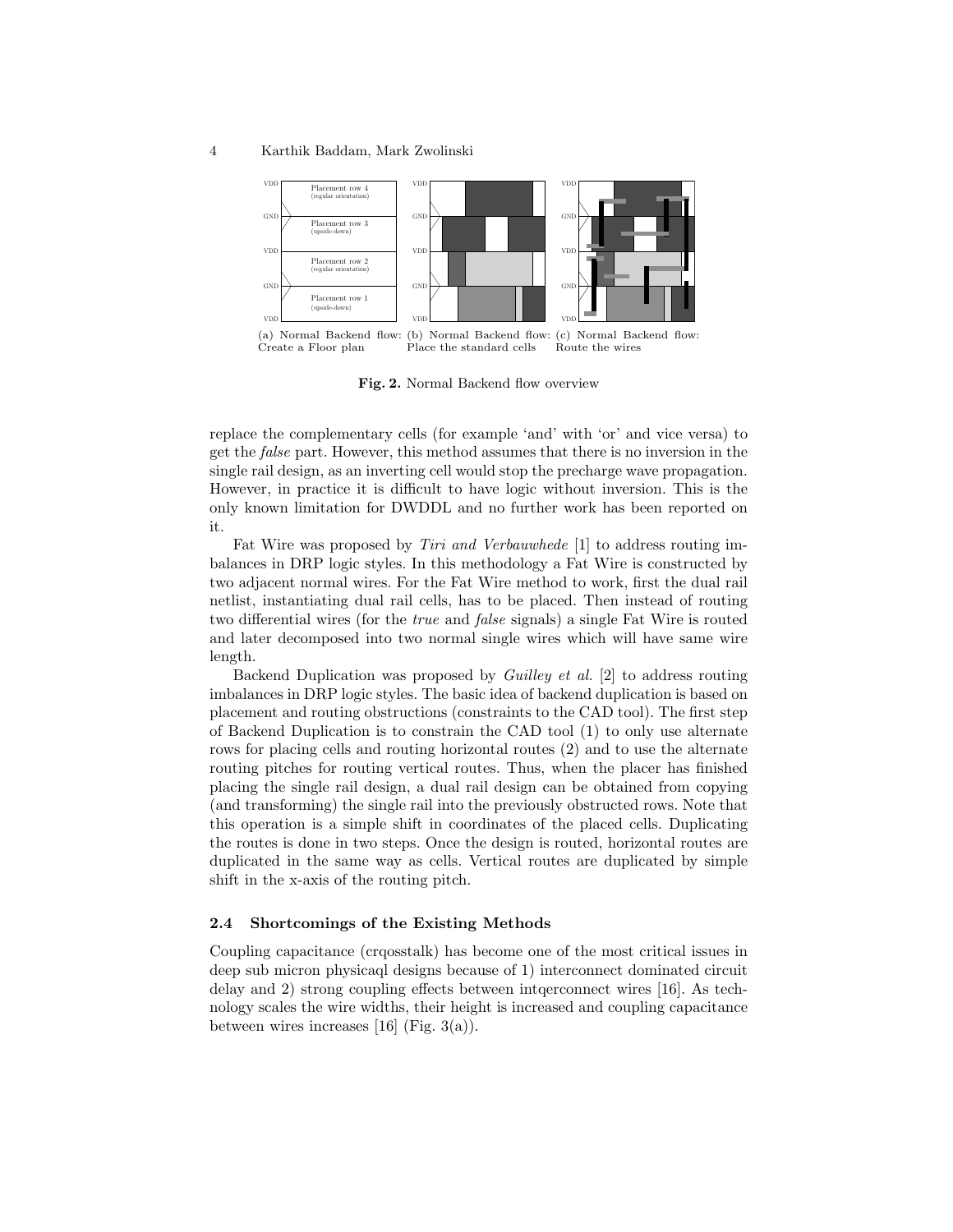

Fig. 3. Coupling Capacitance effects

In the Fat Wire and Backend Duplication methods (vertical routes) dual rail wires end up next to each other, as shown in Fig. 3(b). With coupling capacitances increasing, the effective capacitance seen by a true and false signal will vary. For example consider dual rail pairs  $b_t \& b_t f$ . The coupling capacitance seen by  $b_t$  is  $C_2 \& C_3$  whereas the coupling capacitance seen by  $b_t$  is  $C_3 \& C_4$ . Now if the capacitances  $C_2 \& C_4$  vary by a huge difference, the resulting design can have unbalanced wire capacitance and can lead to information leaks. Note that this effect becomes more and more dominant as technology scales down. The effect of coupling between differential wires is more significant in the Fat Wire method than in Backend Duplication as the horizontal wires are also next to each other.

Of course spacing between dual rail wires can always be increased to reduce the coupling capacitance, however such an increase comes at the expense of increased area and reduced routing resources. Of the three methods to address routing problems, DWDDL is the simplest and most effective. However practical designs will always have inversion and hence will not be able to use the DWDDL method.

# 3 Inversion Problem in DRP Logic

Inversion in Dual Rail Precharge Logic styqles is considered as a free operation, as dual rail signal pairs are coqmplementary; inversion is simply obtained by exchanging the dual rail pairs. On the other hand an inverter cannot exist in a WDDL or DSDR style design as it would stop the precharge wave propagation. In other words, inversion is only possible by exchanging the dual rail pair. This property of WDDL and DSDR logic styles prevents designs from using a DWDDL style of implementation. Of course dual rail pairs can be exchanged after DWDDL implementation, but there is no systematic way of doing this. Moreover the extra wire capacitance from this exchange can add to the critical path delay of a design and can introduce unbalanced wires. This issue of exchanging wires can be worst when the number of unused inverters in a design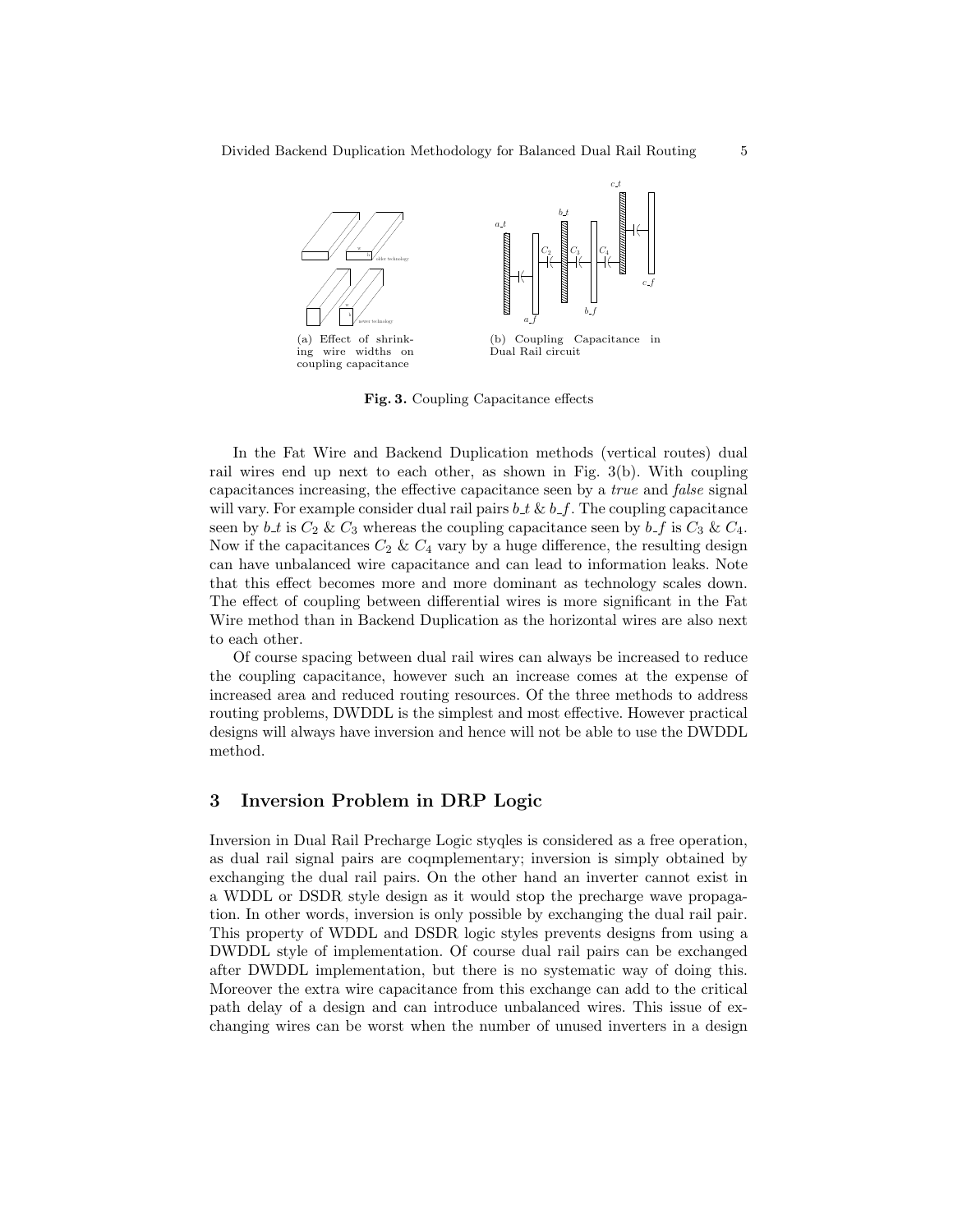increases. As an example a 8ns clock period, 128 bit AES had 5,762 inverters from a total gate count of 22,704, excluding buffers used for the clock tree. For this example, we increased the area and delay cost of the original inverter by 10 times so that synthesis tool will use it only when inversion is needed and not for buffering.

### 3.1 Mitigating the Inversion Problem in DRP Logic

Inverters cannot exists in WDDL and DSDR style designs as they would stop the precharge wave propagation. On the other hand, designing logic without inversion is difficult. It is possible to have a cell that behaves as an inverter and still not prevent the precharge wave propagation. This is possible by using a two input Exclusive-OR (XOR) gate instead of an inverter and connecting the second input of XOR to the negated precharge signal that is used in generating the precharge wave (Fig. 1).



Fig. 4. Using XOR instead of Inverter (Inputs  $a_t \& a_t$  are driven by Precharge Wave Generation Block shown in Fig. 1)

Consider the example circuit on the left side of Fig. 4, with the truth table shown. When the prch signal is high all primary inputs are set to logic 1 (Inputs  $a_t$  &  $a_f$  are driven by Precharge Wave Generation Block shown in Fig. 1). However intermediate signal  $i.t$  (output of the inverter) will not propagate the precharge wave and the output signal  $z_t$  will not be precharged. Now consider the circuit on the right of Fig. 4. A two input Exclusive-Or (XOR) gate is used instead of an inverter. The original input and output of the inverter are connected as before to the XOR. The second input of the XOR is connected to the  $\overline{prch}$ signal, which is used in precharge wave propagation. When prch is high the XOR will act as a buffer allowing the precharge wave to propagate and when *prch* is low XOR will act as an inverter as intended in the original circuit.

It is also possible to use a Domino-style inverter (similar to the one presented in  $[13]$ ) instead of an XOR gate. As in the case of the XOR, prch is used to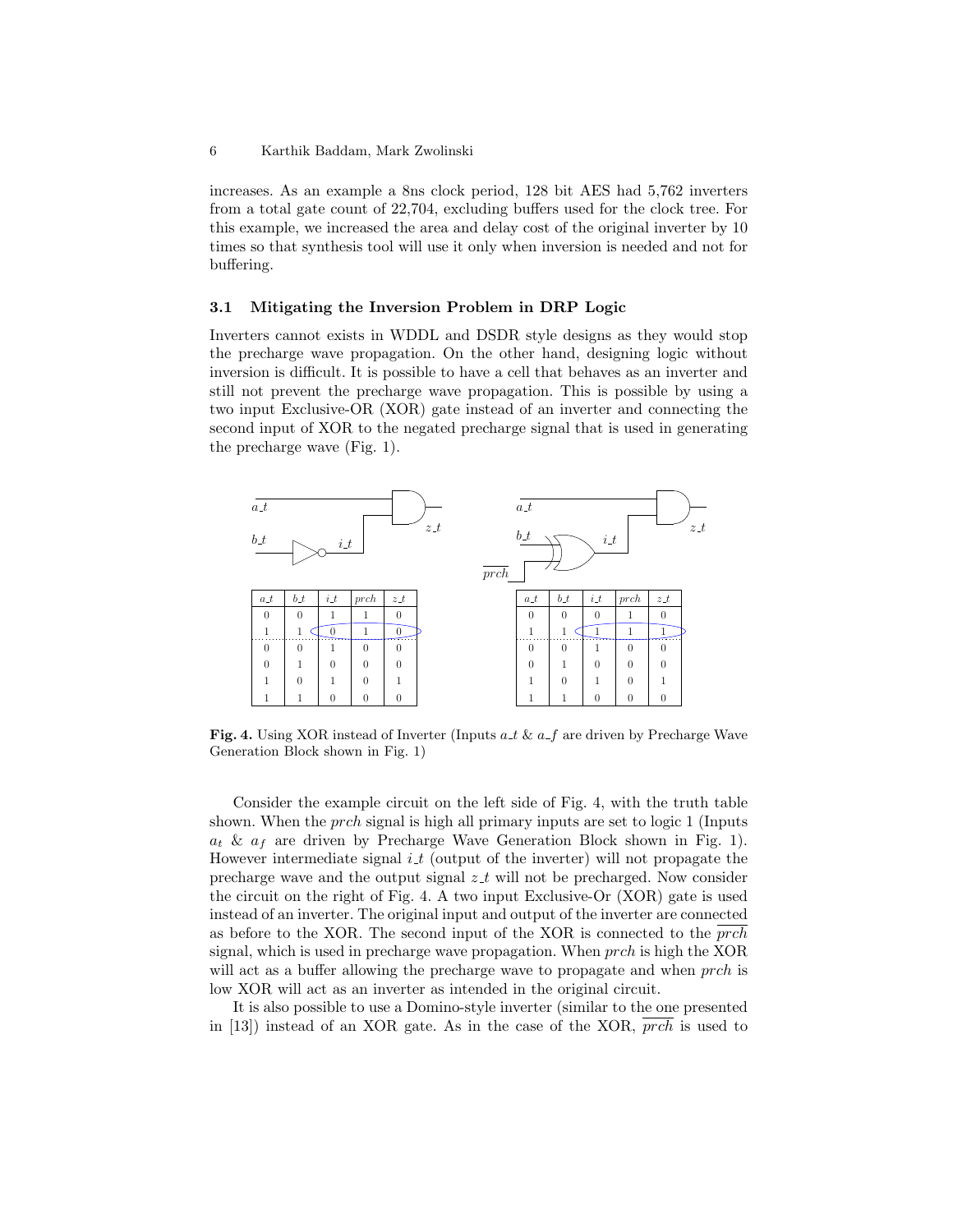precharge the domino-inverter. In the case of a domino style inverter, the timing of prch is important for the circuit to work. Because of this, we prefer to use an XOR gate and in the rest of this paper we use XOR gates to replace inverters. Note that inverters that are used in clock tree synthesis need not be replaced, as the clock signal is not precharged like normal inputs. Based on this, we now present a method to implement a fully balanced dual rail design.

# 4 Proposed Method: Divided Backend Duplication

With XOR gates replacing inverters, a dual rail circuit can be implemented as physically separate (without any connections) true part (original single-ended part) and false part (complementary part). The primary inputs and outputs will still remain common for both the true and false parts. With this advantage the Divided WDDL implementation, [3], can now be implemented provided that 1) the pins of complementary standard cells should be same, i.e at same location and same metal layer and 2) the size of the complementary standard cells are the same.



Fig. 5. Proposed method overview

Fig. 5 shows the overview of our proposed method for balanced dual rail routing. This method is similar to the Backend Duplication method, [2]. A single ended design is used for the initial place and route process and then duplicated to get the final dual rail design. The process can be divided into the following steps (shown in Fig. 6).

1. A WDDL-compliant single rail design is processed to replace the inverter cells with XOR cells (Fig. 4). A program has been written for this conversion, based on OPENACCESS [17]. At this stage the design is still single rail.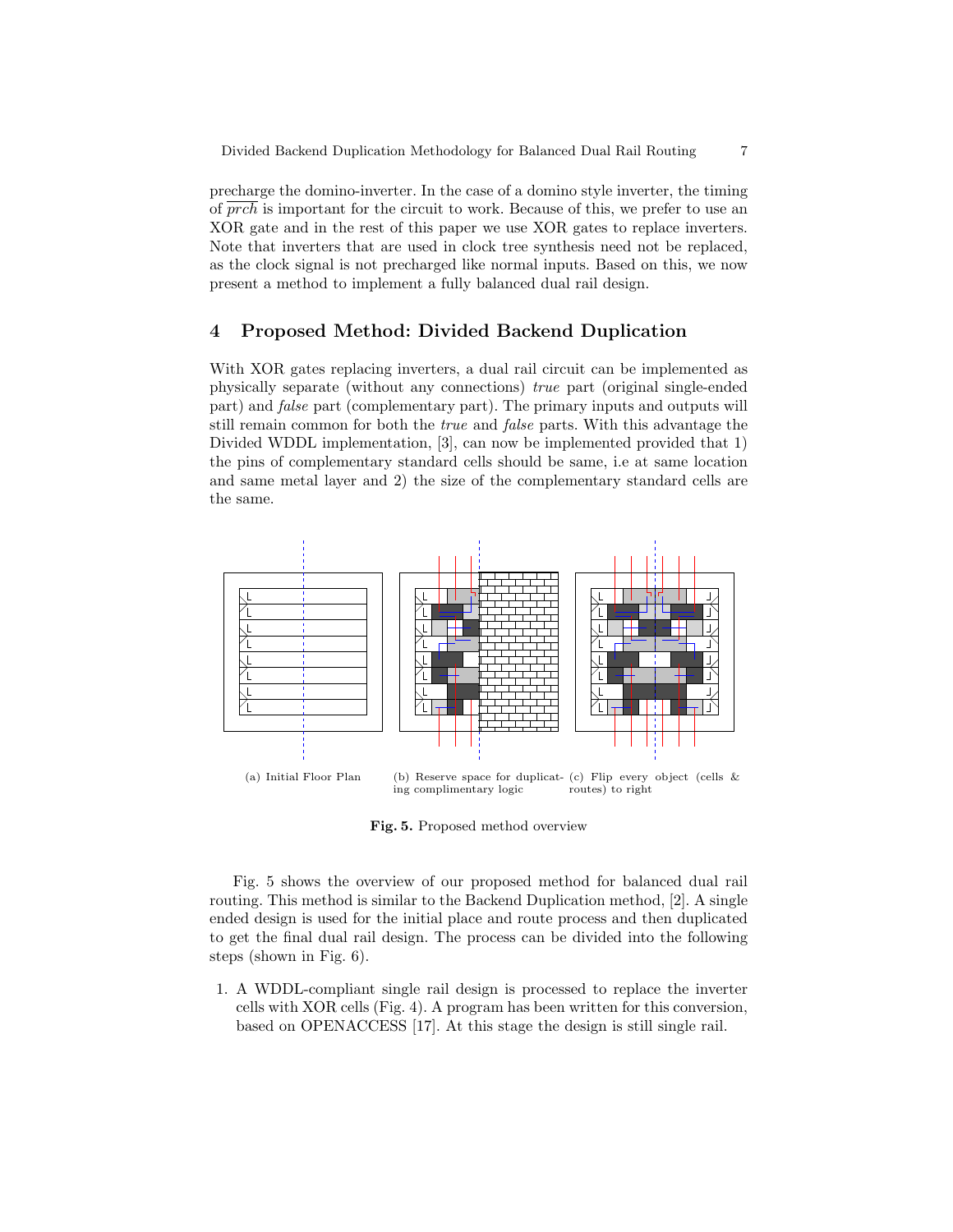

Fig. 6. Divided Backend Duplication implementation overview

- 2. A floorplan is made for the processed single rail design, with utilization of half the required final utilization. This ensures that there is enough space for duplicating the complementary part (Fig.  $5(a)$ ).
- 3. Half of the floorplan area is reserved (obstructed) for the complementary part (Fig.  $5(b)$ ).
- 4. The Single Rail design is implemented in the usual way, i.e place and route, timing analysis, SI analysis, ECO fixes, etc.
- 5. After the Single Rail design is finalized, the complementary part can be obtained by flipping every object in the single rail design to the right and by replacing the complementary cells, AND with OR and vice versa, as shown in Fig.  $5(c)$ . This step can be done by processing the DEF file and is similar to the process used in Fat Wire [1] and Backend Duplication [2].

As our proposed method is derived from DWDDL and Backend Duplication, we call it Divided Backend Duplication (DBD). A small variation to the duplication process can be made: 1) Instead of flipping the design objects to right, they can be shifted by half of the core width. 2) Instead of flipping the design objects along the x-axis, this can be done on the y-axis too (flipping to top or bottom).

### 4.1 ASIC Implementation

To show the effectiveness of Divided Backend Duplication, we implemented an AES test circuit with 20k+ gates in a 130nm process. Three different designs are implemented. All designs have the same constraints and netlist. The difference is in implementation. The first implementation, which we call "regular place & route design", is implemented without any special techniques. The second implementation, which we call "backend duplicated design", is implemented as suggested in [2] and is based on the WDDL logic style [3]. The third design,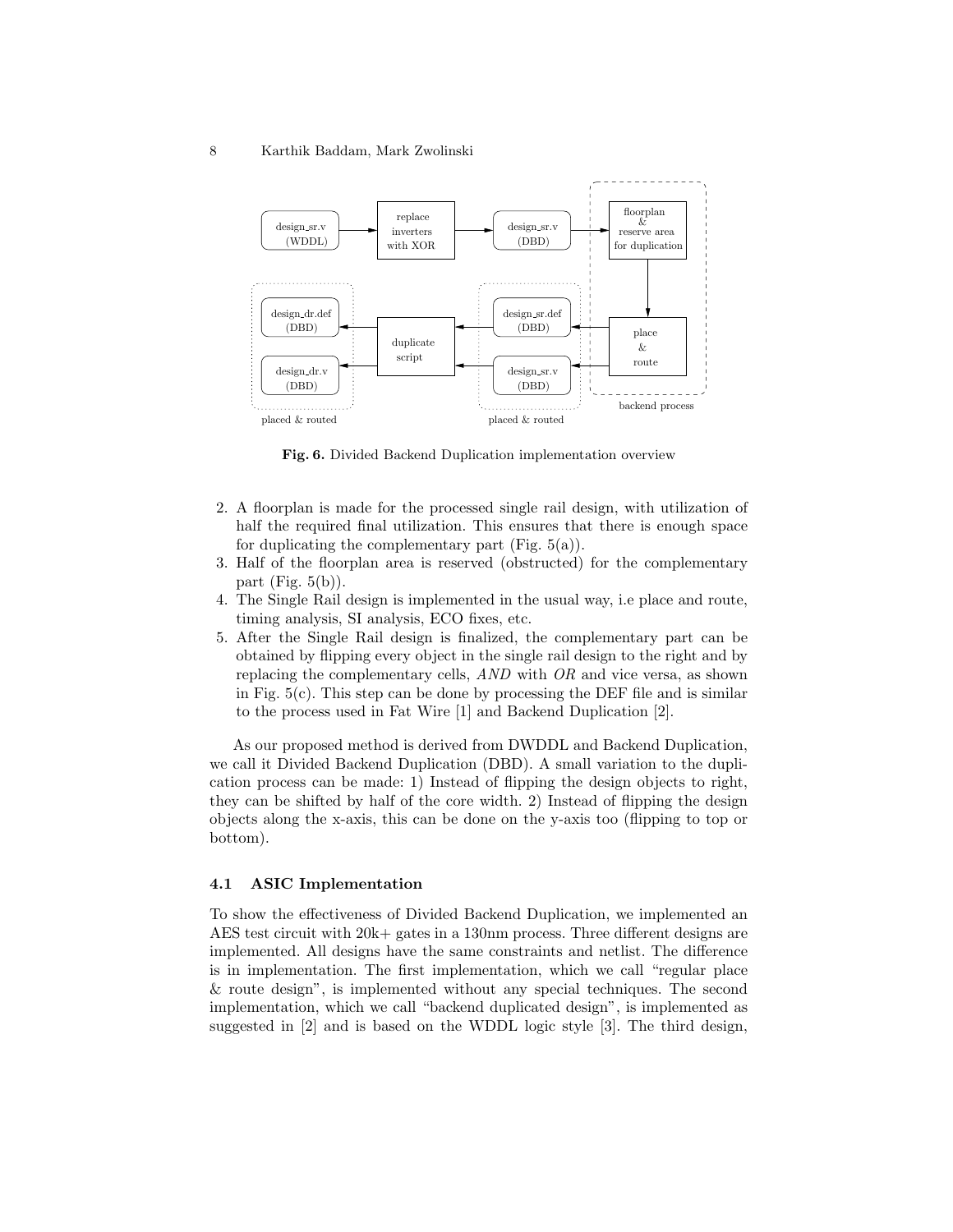which we call "divided backend duplicated design", is implemented as suggested in Section 4 and is also based on WDDL logic style [3]. All the designs aspect ratios are set to 1. The row utilization of "regular place & route design" is set to 0.70 while for "backend duplicated design" and "divided backend duplicated design" it is set to 0.35 (half the required utilization, so that enough room is available for duplication). We used Cadence Encounter tools [18] to perform the backend implementation. For parasitic extractions we used Encounter's native extractor and set the "detailed" and "coupling" switches to true. After the parasitic extraction, all the parasitic information was exported into a Standard Parasitic Exchange Format (SPEF) file containing the ground capacitance, coupling capacitance and resistance of every wire.



Fig. 7. Ratio of Capacitance of Differential Pair nets

Fig. 7 shows histograms in which the internal interconnect capacitance of the regular place and route design, the Backend Duplicated design and Divided Backend Duplicated (DBD) design are compared. We have not implemented Fat Wire [1] as the effect of coupling on dual rail signal pairs from Fat Wire should be similar to that of the Backend Duplication method [2]. The capacitance per net was extracted from the SPEF file, which in turn was reported from Encounter. Fig.  $7(a)$  shows the distribution of the ratio between the capacitance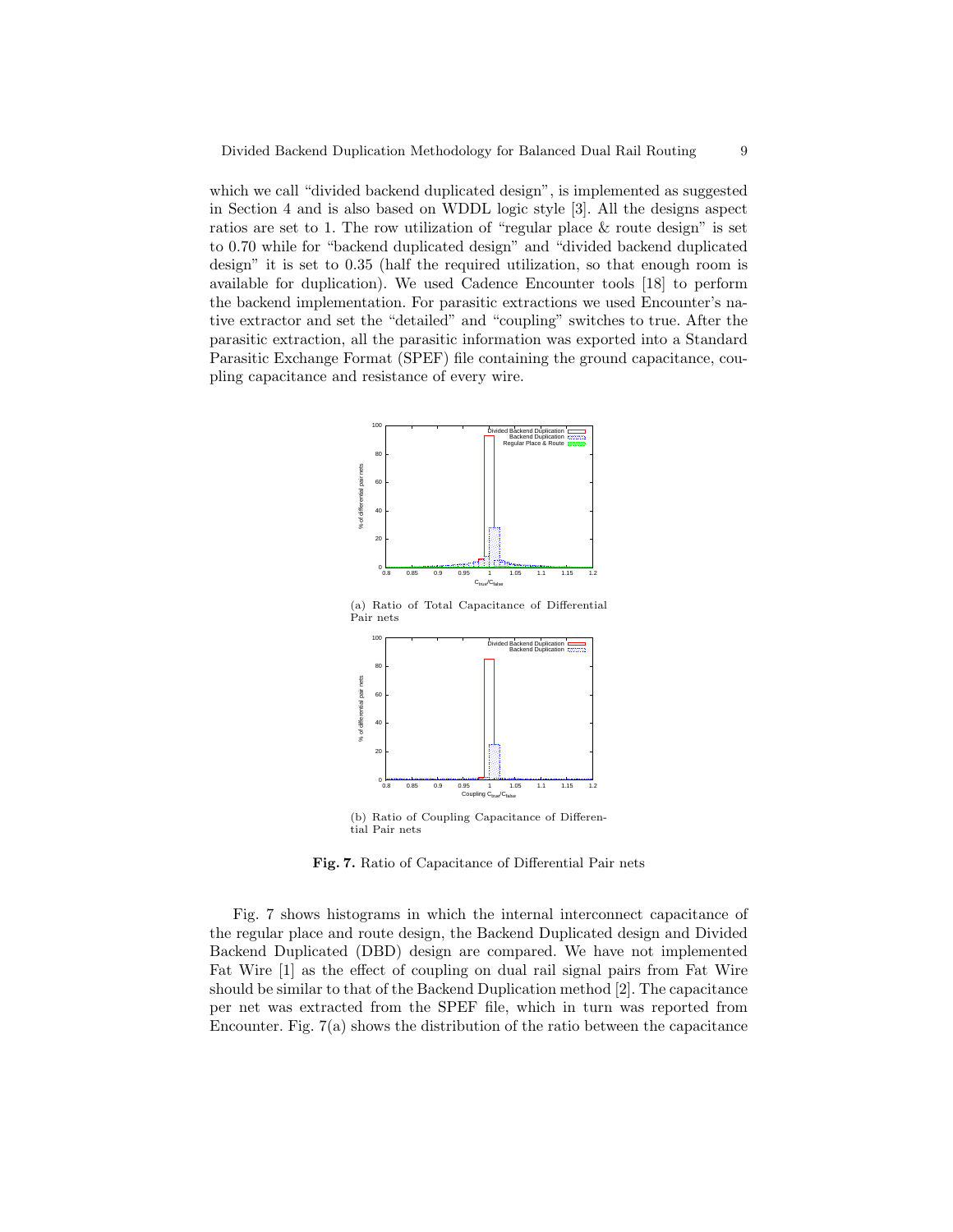at the true signal net and the capacitance at the corresponding false signal net  $(C_{true}/C_{false})$ . The ratio  $C_{true}/C_{false}$  for regular place & route method is between 0.01 & 10 and for the backend duplication method it is between 0.70 & 1.5. On the other hand, for the divided backend duplication method this ratio is only between 0.90  $\&$  1.1. The percentage of nets that have a ratio of 1 for Divided Backend Duplication is 93.25% when compared to 28.34% for backend duplication.

Fig.  $7(b)$  is similar as Fig.  $7(a)$  except that coupling capacitance is only considered instead of total capacitance. The cumulative coupling capacitance per net was extracted from SPEF file, which in turn was reported from Encounter. Coupling capacitance ratio, Coupling  $C_{true}/C_{false}$  for regular place & route method are not shown as the ratio for some nets was as high as 70. For the backend duplication method, the ratio Coupling  $C_{true}/C_{false}$  is between 0.22  $\&$ 3.52 while for divided backend duplication is 0.60  $\&$  1.9. The percentage of nets that have a ratio of 1 for Divided Backend Duplication is 85.15% when compared to 24.86% for Backend Duplication. As discussed in Section 2.4, this increase in capacitance ratio for Backend Duplication method is due to unevenly distributed coupling capacitance, whereas the Divided Backend Duplication method shows much less variation.

#### 4.2 FPGA Implementation

Differential routing on FPGAs is more difficult than on ASICs as the routing resources are limited. Tiri and Verbauwhede [19] have discussed a WDDL implementation on FPGAs and proposed a synthesis flow. However, the differential routing problem in FPGAs has not been addressed to the best of our knowledge. In this section we discuss how the Divided Backend Duplication method can be applied to get balanced differential routing in FPGAs.

Before implementing a design in FPGA, it has to be synthesized to the target FPGA. Synthesizing for a secure dual rail implementation has been discussed in detail in [19]. We adopt the flow presented in [19] to synthesize for Divided Backend Duplication implementation with the modifications shown in Fig. 8. After replacing the inverters with XORs, FPGA synthesis can be done with a commercial CAD tool or "Clustering" technique described in [19]. Care needs to be taken if Commercial CAD tools are used, to preserve the wave dynamic nature of the design. Note that the structural *true* and *false* part are identical for FPGAs, the only difference being the LUT programming value.



Fig. 8. Divided Backend Duplication Synthesis for FPGAs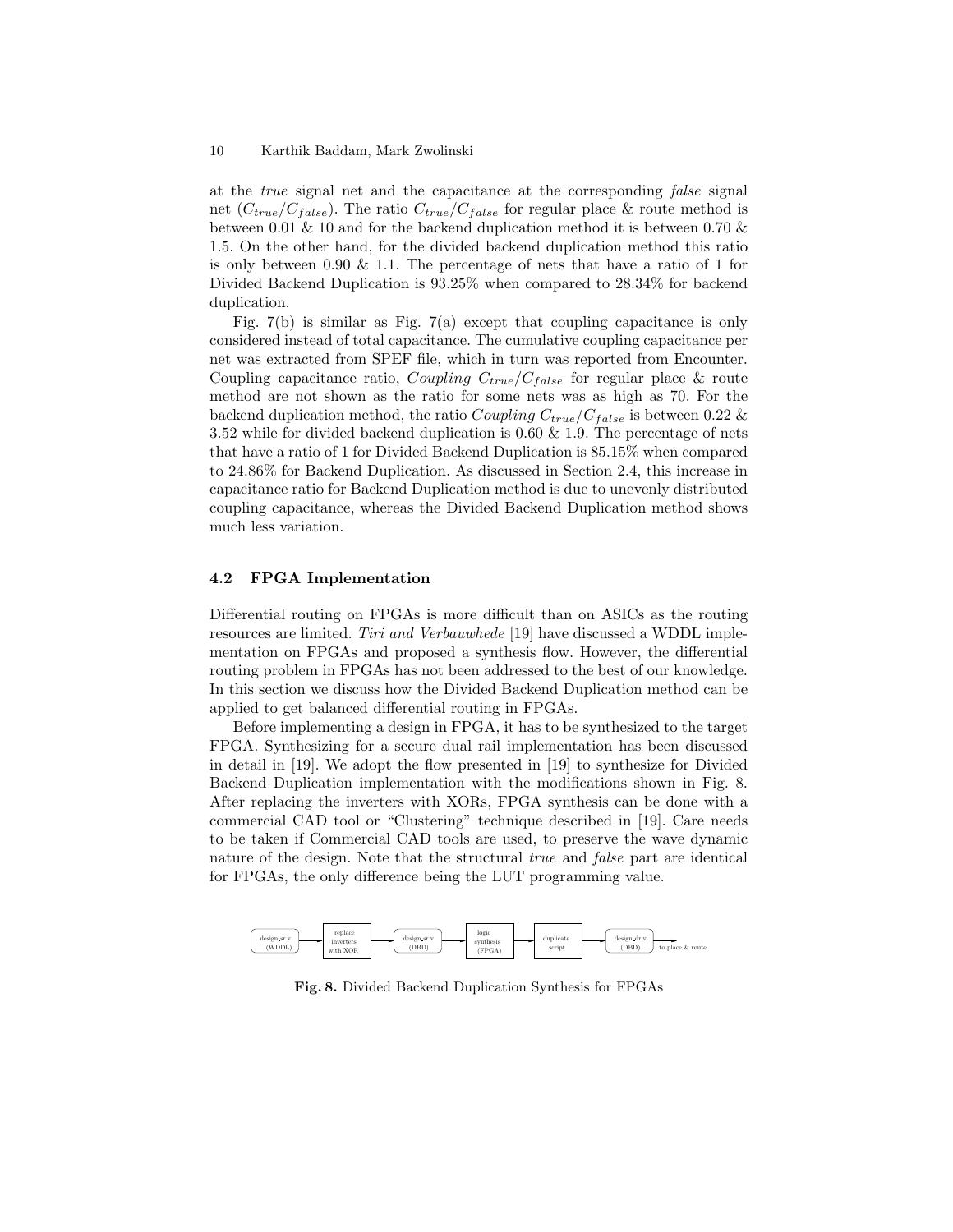

Fig. 9. Floorplanning to implement Divided Backend Duplication Dual Rail design on FPGAs

FPGAs have highly regular structure as shown in Fig. 9(a). Each box in Fig. 9(a) corresponds to a Configurable Logic Block (CLB) and its associated routing resources. Unlike ASICs, the place & route process of FPGAs is not standardized. This makes it difficult to duplicate the placement and routing information for complementary parts of a dual rail design. Although each FPGA vendor has a specific implementation tool, most of the tools offer procedures to 1) floorplan and 2) constrain a design's instance to a specific location. However, constraining a net to a specific routing resource is not supported. Based on this, the process to implement a balanced dual rail design in FPGAs can be divided into the following steps.

- 1. The WDDL-compliant single rail design is processed to replace the inverter cells with XOR cells and to transform the netlist into a FPGA-specific netlist (Fig. 8).
- 2. The floorplan area is divided into two equal parts (for the true and false parts), comprising equal number of CLBs, local routing resources and global routing resources (Fig. 9(b)).
- 3. The top-level dual-rail design is implemented in the usual way, without violating the boundary constraints set above. The implementation steps usually are place & route, timing analysis, ECO fixes, etc.
- 4. After the top-level dual-rail design is successfully implemented, locations of all the instances of true part are saved to a file. Based on the location of a true part's instance, the corresponding false part's instance is calculated and written to a constraint file.
- 5. Based on the new constraints, the false part is re-implemented.

To see the effectiveness of backend duplication, we implemented a DES sbox on a Xilinx FPGA [20]. Xilinx's XST tool was used for synthesis and ISE was used for implementation. The Xilinx Floorplan editor was used to constrain the floorplan. After the initial place & route Xilinx's Floorplan editor was used to save all the instance locations. The final place & route process was constrained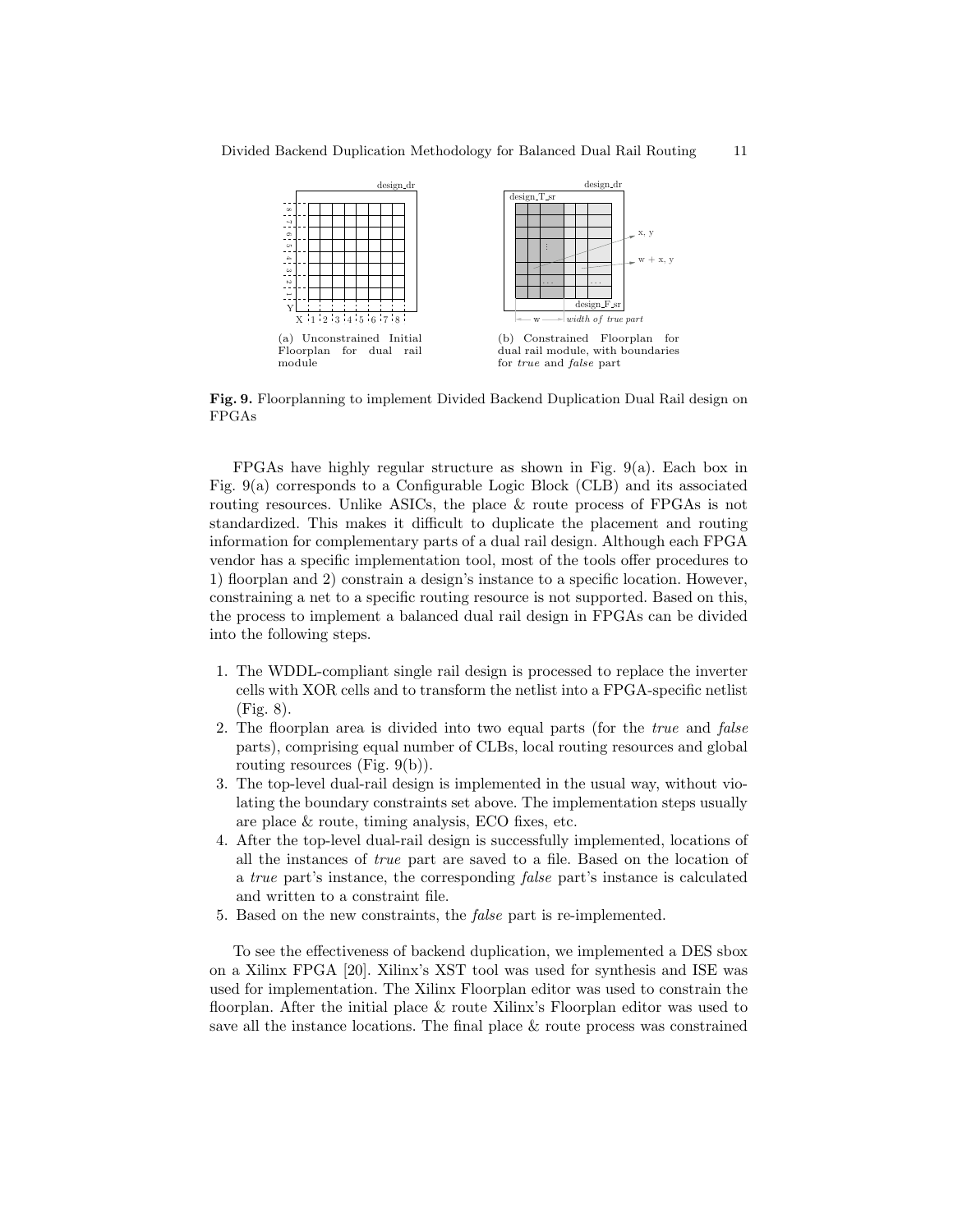12 Karthik Baddam, Mark Zwolinski



(a) Floorplan view of duplicated design on a Xilinx FPGA



(b) Ratio of Delay of Differential Pair nets

Fig. 10. Divided Backend Duplication implementation results on a Xilinx FPGA

by using Xilinx's UCF file. Fig.  $10(a)$  shows a floorplan view of such a duplicated design. Although FPGA implementation tools do not report detailed parasitic information, they report delays associated with an instance and interconnect in a Standard Delay File (SDF). This SDF file was analyzed and the resulting distribution of the ratio between the delay at the true signal net and the delay at the corresponding false signal net  $(Delay_{true}/Delay_{false})$  is shown in Fig. 10(b). The delay ratio  $Delay_{true}/Delay_{false}$  for the regular place & route method is between 0.40 & 2.7 and for the divided backend duplication method it is between 0.8 & 1.2. The percentage of nets that have a ratio of 1 for Divided Backend Duplication is 64.25% compared to 46.34% for regular place & route. Although we have constrained an instance to be at a specific location, the implementation tool is free to connect the wires and may be the reason for only 64.25% of nets to have a ratio of 1. Note that we are not constraining the FPGA tool to duplicate the routes, as we could not find a way to achieve this. Yu and Schaumont have implemented a duplication method for Double WDDL style on Xilinx FPGAs [14] that can be used to completely balance the routing of differential nets on FPGAs.

# 4.3 Advantages of Divided Backend Duplication

The main advantage of Divided Backend Duplication is that both the true and false parts see the same environment. The coupling capacitance problem dis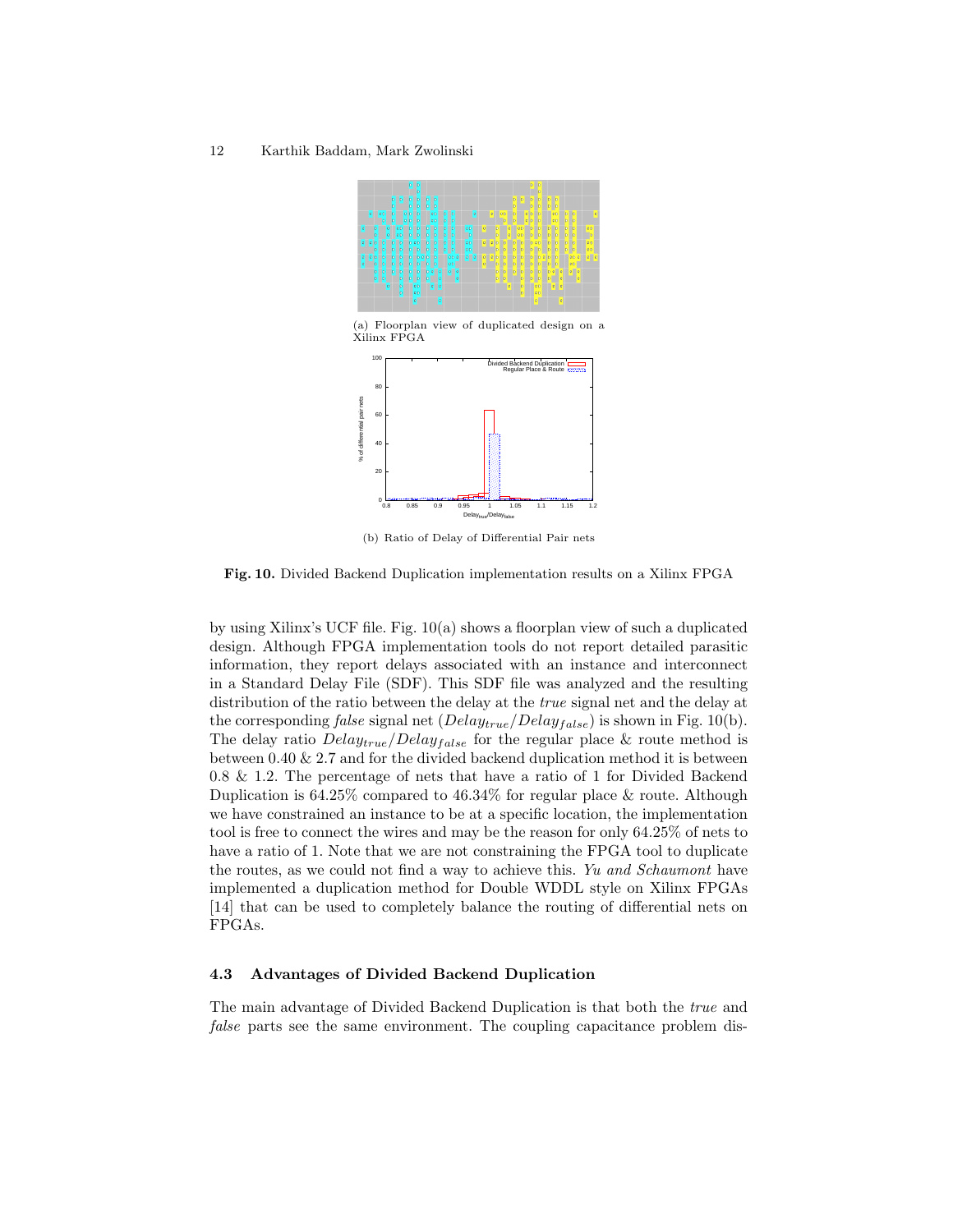cussed in Section 2.4 is now eliminated. As Divided Backend Duplication is based on standard cells implementation styles such as WDDL and DSDR, it can be adapted to both ASICs and FPGAs.

Divided Backend Duplication will not have a problem with diagonal routing, an upcoming interconnect technology (already available in Xilinx FPGAs and supported by the Cadence X architecture router), whereas Backend Duplication currently cannot handle it. Implementing Divided Backend Duplication process is a straightforward process. Neither specific design rules need to be changed nor specific routing blocks have to be imposed on the design. In our example implementation for ASIC, the run time was 3 times less when compared to Backend Duplication. As the true and false parts are not interleaved, implementing any Engineering Change Orders (ECOs) is also simple and straightforward.

The only requirements to implement Divided Backend Duplication are that 1) the pins of complementary standard cells should be same, i.e. at same location and same metal layer and 2) the size of complementary standard cells are the same. This is an advantage when compared to the requirements imposed by Fat Wire [1] and Backend Duplication [2].

As Divided Backend Duplication separates the true and false part, a byproduct is that two separate data sets can be processed at the same time, instead of one. Divided Backend Duplication designs can have a random mode where one part can process the required data and the other can process random data. Further the entire design can be configured such that the design can randomly switch from *dual rail mode* to *random mode* and back. Divided Backend Duplication designs can even be configured to operate either the true or false part at a given time to reduce power consumption, when DPA countermeasure is not required. The only requirement to achieve this is to change the input/output interface to the dual rail design.

### 4.4 Disadvantages of Divided Backend Duplication

The main disadvantage of the Divided Duplication method is the additional area and delay overhead introduced by replacing inverters with XOR gates. The number of XOR cells used depends on the design and cannot be generalized. For our AES test circuit about 25% of cells were XORs. This increased the critical path delay by 1.2 times. The delay and area overhead introduced by XOR can be minimized by using a domino style inverter instead of XOR. Also the prch signal needs to be buffered as it drives all the extra XOR cells.

As the true and false part of the design are physically separated, there may be a concern that EM analysis attacks [21] may be successful, by only observing the true or false part. Although this may seem unlikely, one may minimize the extent of this concern by taking a hierarchical approach to implementing Divided Backend Duplication compared with that shown in Fig. 6. An example floorplan for a hierarchical Divided Backend Duplication is shown in Fig. 11. Another approach would be to use the Backend Duplication method [2], but with the following difference for duplication: instead of shifting to the right, every object can be flipped to the right.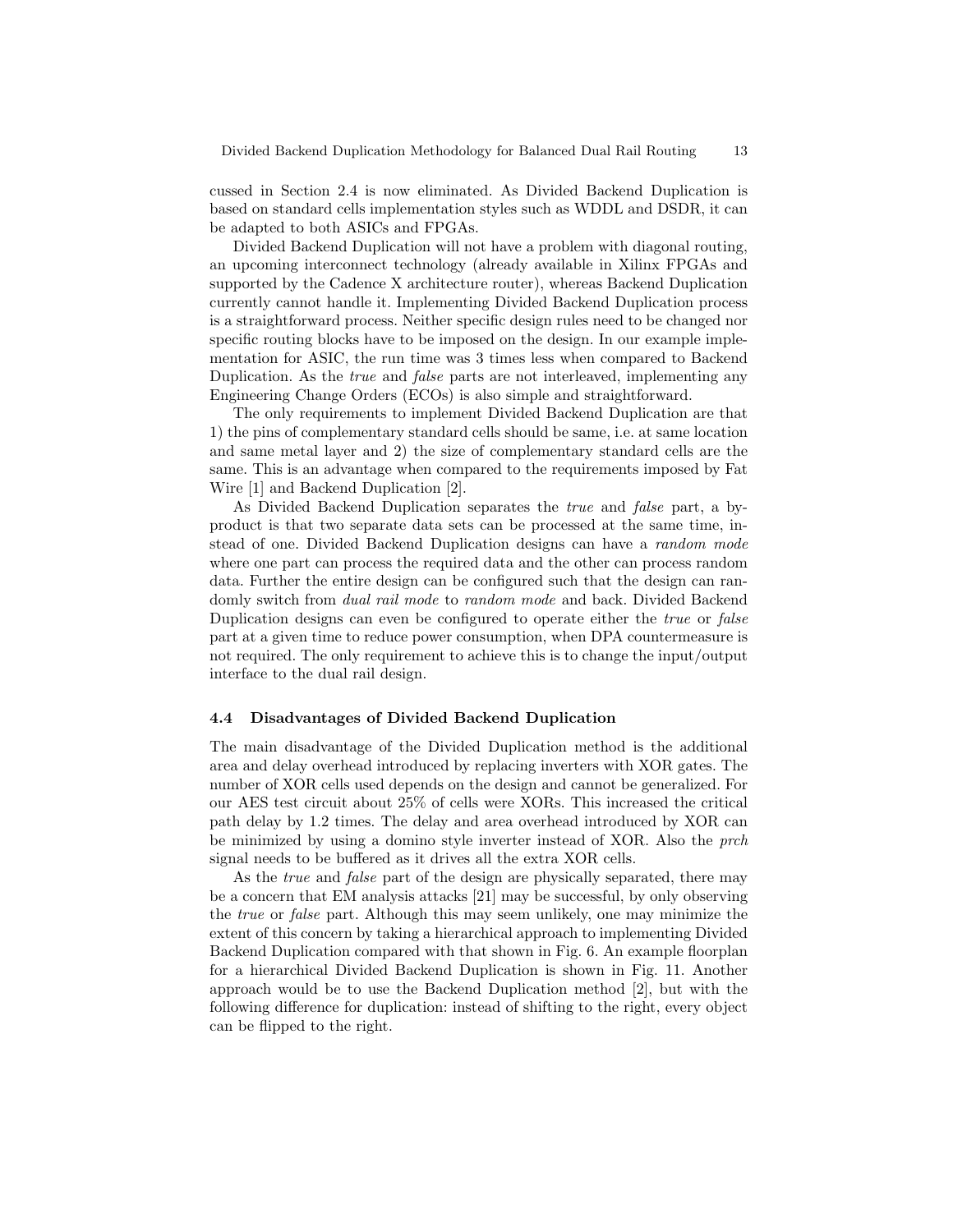

Fig. 11. Hierarchical Divided Backend Duplication

# 5 Conclusion

We have shown that coupling capacitance between dual rail nets can cause routing imbalances. To address this, we have proposed a new method, called Divided Backend Duplication. We have shown that the Divided Backend Duplication method can be applied to get a balanced dual rail design in both ASICs and FPGAs and that it offers a significant improvement in balancing routing capacitance compared to previous methods. Divided Backend Duplication is the first method to address routing imbalances in FPGAs. Divided Backend Duplication has an area overhead of around  $25\%$  and a delay overhead of around 1.2 times.

# Acknowledgments

We are very thankful to Sylvain Guilley for his valuable discussions & suggestions regarding implementation of Backend Duplication and for sharing his Perl script to implement Backend Duplication. We would also like to acknowledge the anonymous referees for their valuable comments & suggestions.

# References

- 1. Tiri, K., Verbauwhede, I.: Place and Route for Secure Standard Cell Design. In: 6th International Conference on Smart Card Research and Advanced Applications (CARDIS 2004). (August 2004) 143–158
- 2. Guilley, S., Hoogvorst, P., Mathieu, Y., Pacalet, R.: The Backend Duplication Method. In Rao, J.R., Sunar, B., eds.: Cryptographic Hardware and Embedded Systems – CHES 2005, 7th International Workshop, August 29 - September 1, 2005, Proceedings. Volume 3659 of Lecture Notes in Computer Science., Springer (2005) 383–397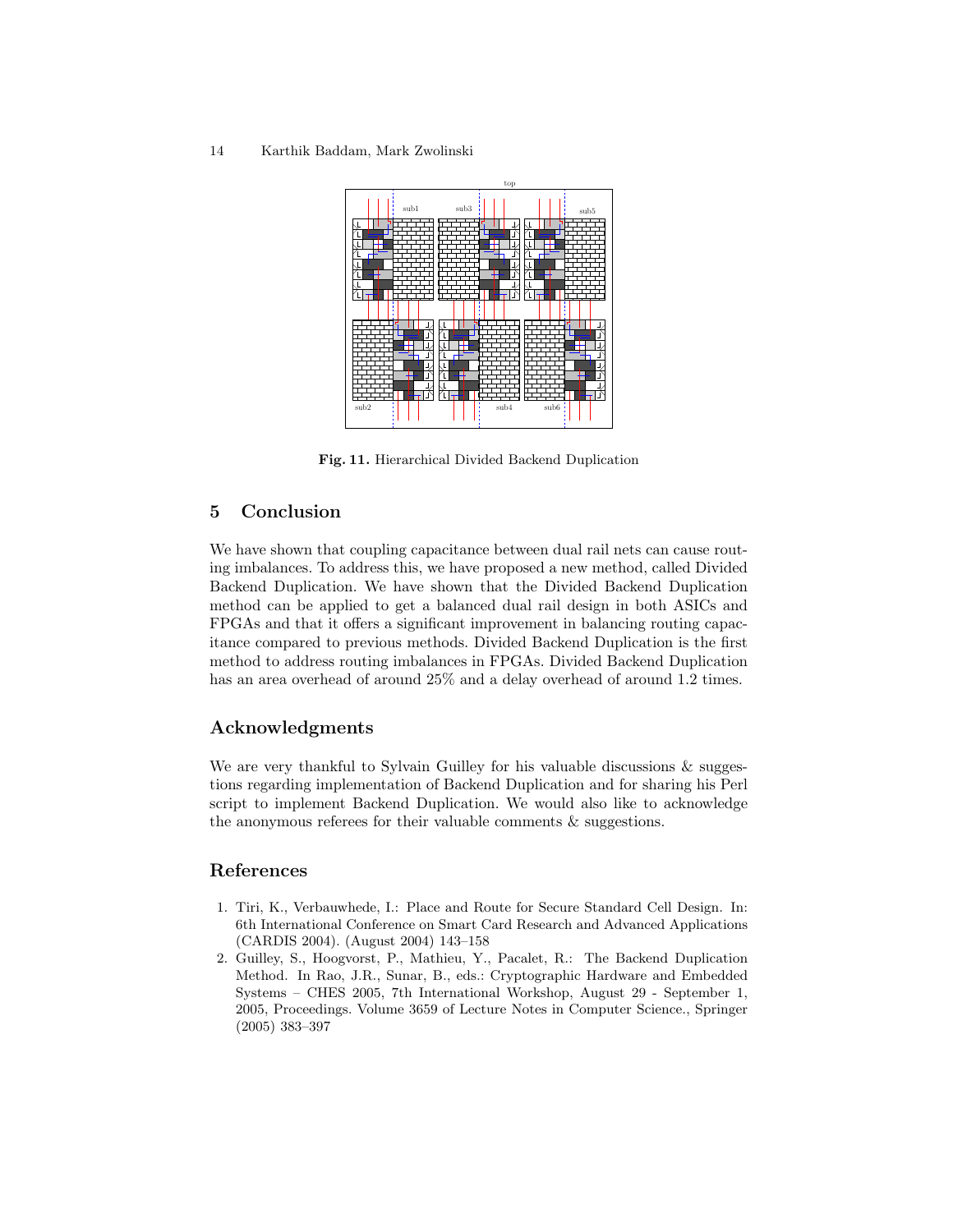Divided Backend Duplication Methodology for Balanced Dual Rail Routing 15

- 3. Tiri, K., Verbauwhede, I.: A Logic Level Design Methodology for a Secure DPA Resistant ASIC or FPGA Implementation. In: DATE '04: Proceedings of the conference on Design, automation and test in Europe, Washington, DC, USA, IEEE Computer Society (2004) 246–251
- 4. Ravi, S., Raghunathan, A., Kocher, P., Hattangady, S.: Security in embedded systems: Design challenges. Trans. on Embedded Computing Sys. 3(3) (2004) 461–491
- 5. Kocher, P.C., Jaffe, J., Jun, B.: Differential Power Analysis. In: CRYPTO '99: Proceedings of the 19th Annual International Cryptology Conference on Advances in Cryptology, London, UK, Springer-Verlag (1999) 388–397
- 6. Bucci, M., Guglielmo, M., Luzzi, R., Trifiletti, A.: A power consumption randomization countermeasure for DPA-resistant cryptographic processors. Integrated Circuit and System Design. Power and Timing Modeling, Optimization and Simulation. 14th International Workshop, PATMOS 2004. Proceedings (Lecture Notes in Comput. Sci. Vol.3254) (2004) 481 – 90
- 7. Sokolov, D., Murphy, J., Bystrov, A., Yakovlev, A.: Design and Analysis of Dual-Rail Circuits for Security Applications. IEEE Transactions on Computers 54(4) (2005) 449–460
- 8. Tiri, K., Verbauwhede, I.: Securing Encryption Algorithms against DPA at the Logic Level: Next Generation Smart Card Technology. In: CHES. (2003) 125–136
- 9. Baddam, K., Zwolinski, M.: Path switching: a technique to tolerate dual rail routing imbalances. Accepted for publication in Design Automation for Embedded Systems, DOI: 10.1007/s10617-008-9017-z, http://www.springerlink.com/content/32181g28411w2121 (2008)
- 10. Pramstaller, N., Oswald, E., Mangard, S., G¨urkaynak, F.K., Haene, S.: A Masked AES ASIC Implementation. In Ofner, E., Ley, M., eds.: Austrochip 2004,Villach, Austria, Proceedings. (October 2004) 77–82
- 11. Popp, T., Mangard, S.: Masked Dual-Rail Pre-Charge Logic: DPA-Resistance without Routing Constraints. In Rao, J.R., Sunar, B., eds.: Cryptographic Hardware and Embedded Systems – CHES 2005, 7th International Workshop, August 29 - September 1, 2005, Proceedings. Volume 3659 of Lecture Notes in Computer Science., Springer (2005) 172–186
- 12. Tiri, K., Verbauwhede, I.: Prototype IC with WDDL and Differential Routing DPA Resistance Assessment. In Rao, J.R., Sunar, B., eds.: Cryptographic Hardware and Embedded Systems – CHES 2005, 7th International Workshop, August 29 - September 1, 2005, Proceedings. Volume 3659 of Lecture Notes in Computer Science., Springer (2005) 354–365
- 13. Bucci, M., Giancane, L., Luzzi, R., Trifiletti, A.: Three-Phase Dual-Rail Pre-charge Logic. In Goubin, L., Matsui, M., eds.: Cryptographic Hardware and Embedded Systems – CHES 2006. Volume 4249 of Lecture Notes in Computer Science., Springer (2006) 232–241
- 14. Yu, P., Schaumont, P.: Secure FPGA circuits using controlled placement and routing. In: CODES+ISSS '07: Proceedings of the 5th IEEE/ACM international conference on Hardware/software codesign and system synthesis, New York, NY, USA, ACM (2007) 45–50
- 15. Bouesse, G.F., Renaudin, M., Dumont, S., Germain, F.: DPA on Quasi Delay Insensitive Asynchronous Circuits: Formalization and Improvement. In: DATE '05: Proceedings of the conference on Design, Automation and Test in Europe, Washington, DC, USA, IEEE Computer Society (2005) 424–429
- 16. Weste, N., Harris, D.: CMOS VLSI Design A Circuits and Systems Perspective (3rd Edition). Addison Wesley (2004)